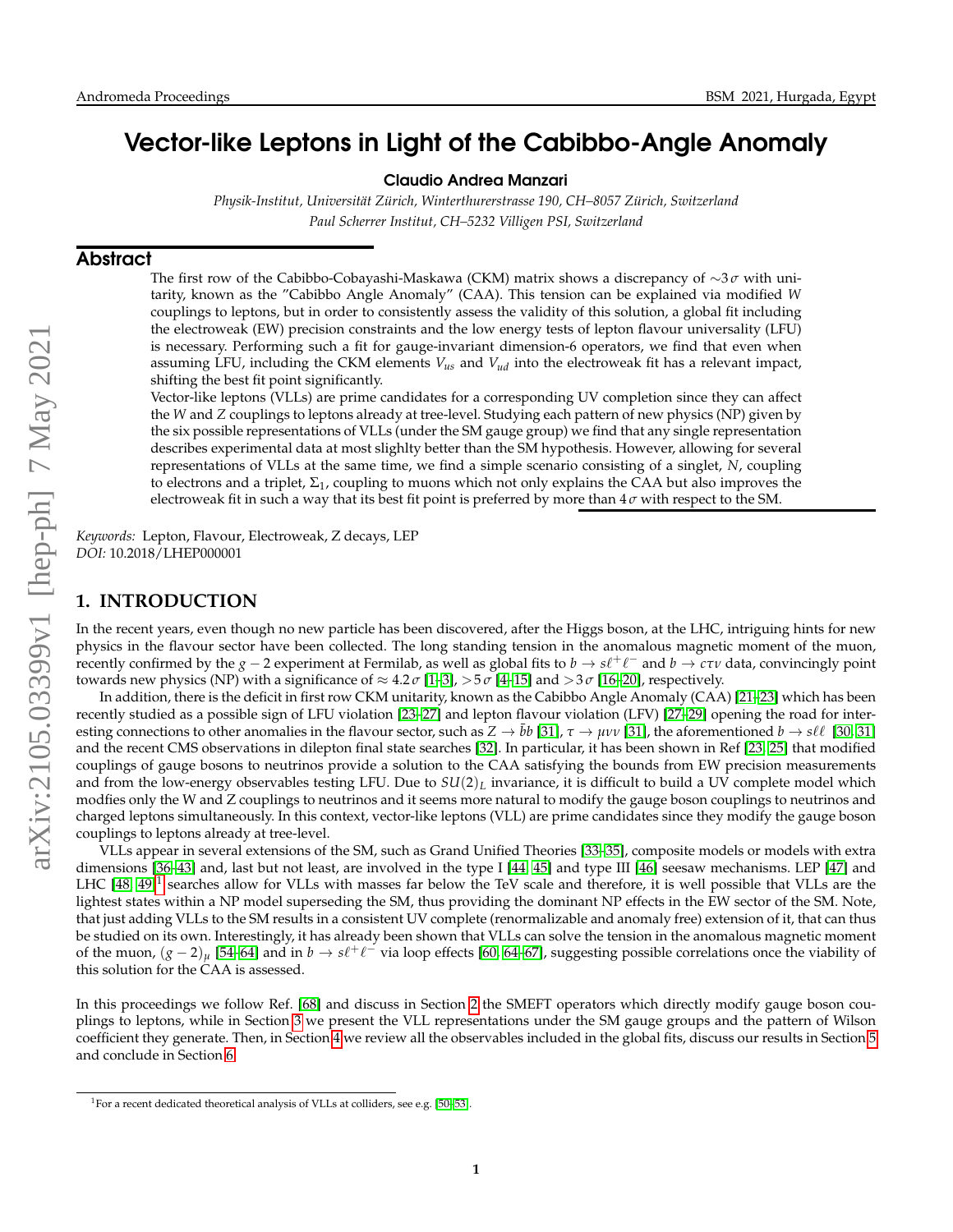|                                                      | $SU(3)_c$ | $SU(2)_L$      | $U(1)_Y$ |
|------------------------------------------------------|-----------|----------------|----------|
| P                                                    |           | $\mathfrak{D}$ | $-1/2$   |
| e                                                    |           |                | -1       |
| Ф                                                    |           | 2              | 1/2      |
| N                                                    |           |                |          |
| E                                                    |           |                | -1       |
| $\Delta_1 = (\Delta_1^0, \Delta_1^-)$                | 1         | 2              | $-1/2$   |
| $\Delta_3 = (\Delta_3^- , \Delta_3^{--})$            | 1         | 2              | $-3/2$   |
| $\Sigma_0 = (\Sigma_0^+, \Sigma_0^0, \Sigma_0^-)$    | 1         | 3              |          |
| $\Sigma_1 = (\Sigma_1^0, \Sigma_1^-, \Sigma_1^{--})$ |           | 3              |          |

<span id="page-1-2"></span>**TABLE 1:** Representations of the SM leptons  $(\ell, e)$ , the SM Higgs Doublet (*φ*) and the VLLs under the SM gauge group.

# <span id="page-1-0"></span>**2. EFT APPROACH**

At the dimension-6 level, disregarding magnetic operators whose effect vanishes at zero momentum transfer and which can only be generated at the loop level, there are three operators (not counting flavour indices) in the  $SU(3)_c \times SU(2)_L \times U(1)_Y$ -invariant SM EFT, which modify only the gauge boson couplings to leptons [\[69,](#page-6-5) [70\]](#page-6-6)

<span id="page-1-4"></span>
$$
\mathcal{L} = \mathcal{L}_{SM} + \frac{1}{\Lambda^2} \left( C_{\phi\ell}^{(1)ij} Q_{\phi\ell}^{(1)ij} + C_{\phi\ell}^{(3)ij} Q_{\phi\ell}^{(3)ij} + C_{\phi e}^{ij} Q_{\phi e}^{ij} \right) , \qquad (2.1)
$$

with

$$
Q_{\phi\ell}^{(1)ij} = \phi^{\dagger} i \ddot{D}_{\mu} \phi \, \vec{\ell}_{L}^{i} \gamma^{\mu} \ell_{L}^{j},
$$
  
\n
$$
Q_{\phi\ell}^{(3)ij} = \phi^{\dagger} i \ddot{D}_{\mu}^{I} \phi \, \vec{\ell}_{L}^{i} \tau^{I} \gamma^{\mu} \ell_{L}^{j},
$$
  
\n
$$
Q_{\phi e}^{ij} = \phi^{\dagger} i \ddot{D}_{\mu} \phi \, \vec{\ell}_{R}^{i} \gamma^{\mu} \ell_{R}^{j},
$$

where  $D_{\mu} = \partial_{\mu} + ig_2 W_{\mu}^a \tau^a + ig_1 B_{\mu} Y$ , *i* and *j* are flavour indices and the Wilson coefficients *C* are dimensionless. These operators result in the following modifications of the *Z* and *W* boson couplings to leptons after EW symmetry breaking

$$
\mathcal{L}_{W,Z}^{\ell,\nu} = \left(\bar{\ell}_f \Gamma_{fi}^{\ell\nu} \gamma^\mu P_L \nu_i W_\mu + h.c.\right) + \left[\bar{\ell}_f \gamma^\mu \left(\Gamma_{fi}^{\ell L} P_L + \Gamma_{fi}^{\ell R} P_R\right) \ell_i + \bar{\nu}_f \Gamma_{fi}^{\nu} \gamma^\mu P_L \nu_i\right] Z_\mu \,,\tag{2.2}
$$

with

<span id="page-1-5"></span>
$$
\Gamma_{fi}^{\ell L} = \frac{g_2}{2c_W} \left[ \left( 1 - 2s_W^2 \right) \delta_{fi} + \frac{v^2}{\Lambda^2} \left( C_{\phi\ell}^{(1)fi} + C_{\phi\ell}^{(3)fi} \right) \right], \qquad \qquad \Gamma_{fi}^{\ell R} = \frac{g_2}{2c_W} \left[ -2s_W^2 \delta_{fi} + \frac{v^2}{\Lambda^2} C_{\phi\ell}^{fi} \right],
$$
\n
$$
\Gamma_{fi}^{\nu} = -\frac{g_2}{2c_W} \left[ \delta_{fi} + \frac{v^2}{\Lambda^2} \left( C_{\phi\ell}^{(3)fi} - C_{\phi\ell}^{(1)fi} \right) \right], \qquad \qquad \Gamma_{fi}^{\ell \nu} = -\frac{g_2}{\sqrt{2}} \left( \delta_{fi} + \frac{v^2}{\Lambda^2} C_{\phi\ell}^{(3)fi} \right), \qquad (2.3)
$$

where we used the convention  $v \approx 246$  GeV and the terms proportional to the Kronecker delta correspond to the (unmodified) SM couplings.

### <span id="page-1-1"></span>**3. VECTOR-LIKE LEPTONS**

Vector-like leptons (VLLs) are fermionic singlets under *SU*(3)*c*, whose left- and right-handed components transform in the same way under  $SU(2)_L \times U(1)_Y$  and interact with SM leptons and the Higgs doublet via Yukawa type interactions. The six representations of VLLs allowed by the SM gauge groups are shown in Table [1.](#page-1-2) Since these fermions are vectorial, they can have bare mass terms (already before EW symmetry breaking) and interact with SM gauge bosons via the covariant derivative

<span id="page-1-3"></span>
$$
\mathcal{L}^{\text{VLL}} = \sum_{\psi} i \,\bar{\psi} \gamma_{\mu} D^{\mu} \,\psi - M_{\psi} \,\bar{\psi} \psi \,, \tag{3.1}
$$

with  $\psi = N$ , *E*, Δ<sub>1</sub>, Δ<sub>3</sub>, Σ<sub>1</sub>, Σ<sub>3</sub>. Note that *N* and Σ<sub>0</sub> can be Majorana fermions, i.e.  $N_R = N_L^c$  or  $\Sigma_{0,R} = \Sigma_{0,L}^c$  and in this case Eq. [\(3.1\)](#page-1-3) should be defined with a factor 1/2 to ensure a canonical normalisation. The interactions of the VLLs with the SM leptons are given by

$$
-\mathcal{L}_{NP}^{\text{int}} = \lambda_N^i \,\bar{\ell}_i \,\tilde{\phi} \, N + \lambda_E^i \,\bar{\ell}_i \,\phi \, E + \lambda_{\Delta_1}^i \,\bar{\Delta}_1 \,\phi \, e_i + \lambda_{\Delta_3}^i \,\bar{\Delta}_3 \,\tilde{\phi} \, e_i + \lambda_{\Sigma_0}^i \,\tilde{\phi}^\dagger \,\Sigma_0^I \,\tau^I \, \ell_i + \lambda_{\Sigma_1}^i \,\phi^\dagger \,\Sigma_1^I \,\tau^I \, \ell_i + \text{h.c.} \,,\tag{3.2}
$$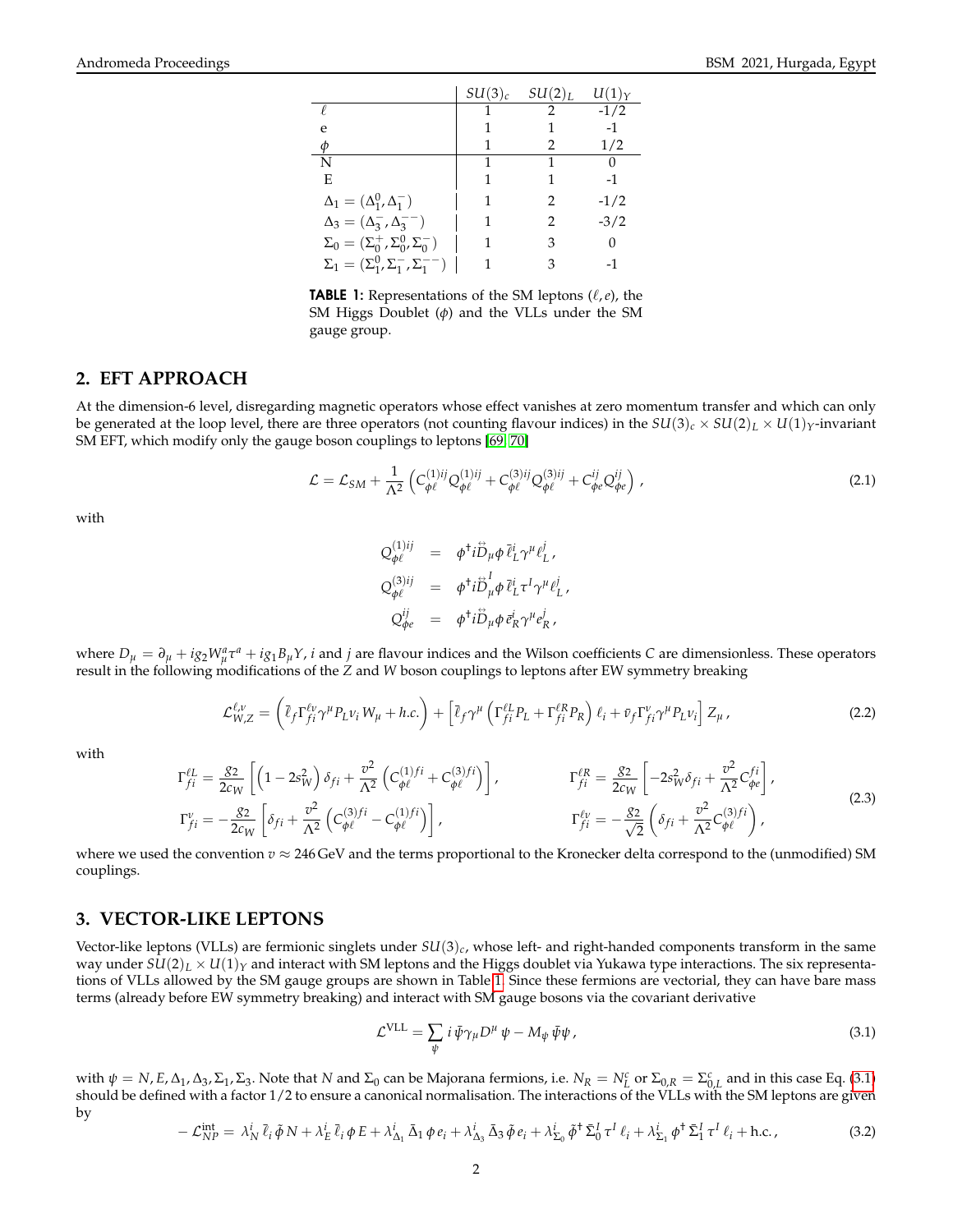where *i* is a flavour index and  $\tau^I=\sigma^I/2$  are the generators of  $SU(2)_L$ . Interactions of two different VLLs with the Higgs give rise only to dim-8 effects in the *Z* and *W* couplings, and are therefore neglected in the following. Integrating out the VLLs at tree-level, we find the following expressions for the Wilson coefficients defined in Eq. [\(2.1\)](#page-1-4)

<span id="page-2-2"></span>
$$
\frac{C_{\phi\ell}^{(1)ij}}{\Lambda^2} = \frac{\lambda_N^i \lambda_N^{j\dagger}}{4M_N^2} - \frac{\lambda_E^i \lambda_E^{j\dagger}}{4M_E^2} + \frac{3}{16} \frac{\lambda_{\Sigma_0}^{i\dagger} \lambda_{\Sigma_0}^j}{M_{\Sigma_0}^2} - \frac{3}{16} \frac{\lambda_{\Sigma_1}^{i\dagger} \lambda_{\Sigma_1}^j}{M_{\Sigma_1}^2}
$$
\n
$$
\frac{C_{\phi\ell}^{(3)ij}}{\Lambda^2} = -\frac{\lambda_N^i \lambda_N^{j\dagger}}{4M_N^2} - \frac{\lambda_E^i \lambda_E^{j\dagger}}{4M_E^2} + \frac{1}{16} \frac{\lambda_{\Sigma_0}^{i\dagger} \lambda_{\Sigma_0}^j}{M_{\Sigma_0}^2} + \frac{1}{16} \frac{\lambda_{\Sigma_1}^{i\dagger} \lambda_{\Sigma_1}^i}{M_{\Sigma_1}^2}
$$
\n
$$
\frac{C_{\phi\ell}^{ij}}{\Lambda^2} = \frac{\lambda_{\Delta_1}^{i\dagger} \lambda_{\Delta_1}^j}{2M_{\Delta_1}^2} - \frac{\lambda_{\Delta_3}^{i\dagger} \lambda_{\Delta_3}^j}{2M_{\Delta_3}^2}
$$
\n(3.3)

#### <span id="page-2-0"></span>**4. OBSERVABLES**

Modified gauge boson couplings to leptons induce relevant effects in several physical observables. Therefore, in order to properly assess the possibility of the NP explaining the CAA, we need to take into acount all the relevant experimental constraints. Here, we have EW precision observables, measured with high precision at LEP, and the low energy observables testing LFU, such as *K*, *τ* and *π* decays. In the following we briefly review these observables and the induced modifications in terms of the Wilson coefficients discussed in Section [2.](#page-1-0) We neglect off-diagonal couplings which are constrained only by lepton flavour violating processes and do not lead to interference with the SM in the other observables. For a comprehensive analysis of flavour violating processes we point the reader to Ref. [\[68\]](#page-6-4). Note that the constraints from lepton flavour violating processes can be avoided in models with VLLs, assuming that each VLL couples to only one generation of SM leptons.

#### *4.1. Electroweak Precision Measurements*

*C*

The EW sector of the SM has been tested with very high precision at LEP, Tevatron and LHC [\[71](#page-6-7)[–74\]](#page-6-8). It can be completely parameterised by only three Lagrangian parameters and we choose the set with the smallest experimental error, consisting of the Fermi constant ( $G_F = 1.1663787(6) \times 10^{-5}$  GeV<sup>-2</sup> [\[75\]](#page-6-9)), the mass of the Z boson ( $m_Z = 91.1875(21)$  [\[72\]](#page-6-10)) and the fine structure constant  $(\alpha_{em} = 7.2973525664(17) \times 10^{-3}$  [\[75\]](#page-6-9)). The operators  $Q_{\phi\ell}^{(3)ee}$  $Q_{\phi\ell}^{(3)ee}$  and  $Q_{\phi\ell}^{(3)\mu\mu}$  modify the extraction of the Fermi constant from muon decay,  $\mu \to e \nu \bar{\nu}$ , leading to the following relation between the quantity appearing in the Lagrangian,  $G_F^{\mathcal{L}}$ , and the measured one

<span id="page-2-1"></span>
$$
G_F^{\exp} = G_F^{\mathcal{L}} \left( 1 + C_{\phi\ell}^{(3)\mu\mu} + C_{\phi\ell}^{(3)ee} \right). \tag{4.1}
$$

For the numerical analysis, we consider the full set of EW observables (see Ref. [\[68\]](#page-6-4) for details) implemented in HEPfit [\[76\]](#page-6-11) taking into account the effects from Eq. [\(2.3\)](#page-1-5) and Eq. [\(4.1\)](#page-2-1). In addition, the Higgs mass ( $m_H = 125.16 \pm 0.13$  GeV [\[77,](#page-6-12) [78\]](#page-6-13)), the top mass  $(m_t = 172.80 \pm 0.40$  GeV [\[79–](#page-6-14)[81\]](#page-6-15)), the strong coupling constant  $(\alpha_s(M_Z) = 0.1181 \pm 0.0011$  [\[75\]](#page-6-9)) and the hadronic contribution to the running of  $\alpha_{em}$  ( $\Delta \alpha_{had} = 276.1(11) \times 10^{-4}$  [\[75\]](#page-6-9)) have been used as input parameters, since they enter the EW observables indirectly via loop effects.

#### *4.2. LFU tests*

Strong constraints on the violation of LFU in the charged current, i.e. modifications of the *W*`*ν* couplings, are extracted from ratios of *W*, kaon, pion and tau decays with different leptons in the final state, which exhibit reduced experimental and theoretical uncertainties. Note that in all these ratios the dependence on  $g_2$ , the Fermi constant, etc. drop out and only the modifications induced by the operators  $Q_{\phi\ell}^{(3)ii}$  $\varphi$ <sup> $\ell$ </sup> remain.

#### *4.3. Cabibbo Angle Anomaly*

As outlined in the introduction, the CAA is the discrepancy which recently emerged in the first row CKM unitarity. Using the compilation of Ref. [\[82\]](#page-6-16), the tension amounts to  $\sim 3\sigma$ 

$$
|V_{us}|^2 + |V_{ud}|^2 + |V_{ub}|^2 = 0.9985(5). \tag{4.2}
$$

Here, the uncertainty of *Vub* is immaterial, therefore if there is a NP effect, it must be related to the extraction of *Vus* or/and *Vud*. Note that a deviation from unitarity is also observed in the first column of the CKM matrix, strenghtening the idea of NP related to  $V_{ud}$ , whose effect will be anyway dominant since  $|V_{ud}|^2/|V_{us}|^2 \approx 20$ .

The most precise determination of *V<sub>ud</sub>* is currently the one from super-allowed *β* decays ( $V$ <sup>β</sup><sub>*ud*</sub>) [\[83\]](#page-6-17), while *V*<sub>*us*</sub> is given by the average from semi-leptonic Kaon decays ( $V_{us}^{K_{\ell3}}$ ) and  $K\to\mu\nu/\pi\to\mu\nu$  ( $V_{us}^{K_{\mu2}}$ ). The latter allows to measure very precisely the ratio  $V_{us}/V_{ud}$  and the effects of modified W couplings drop out in the ratio. Concerning  $V_{ud}^{\beta}$  and  $V_{us}^{K_{\ell 3}}$ , including the modified couplings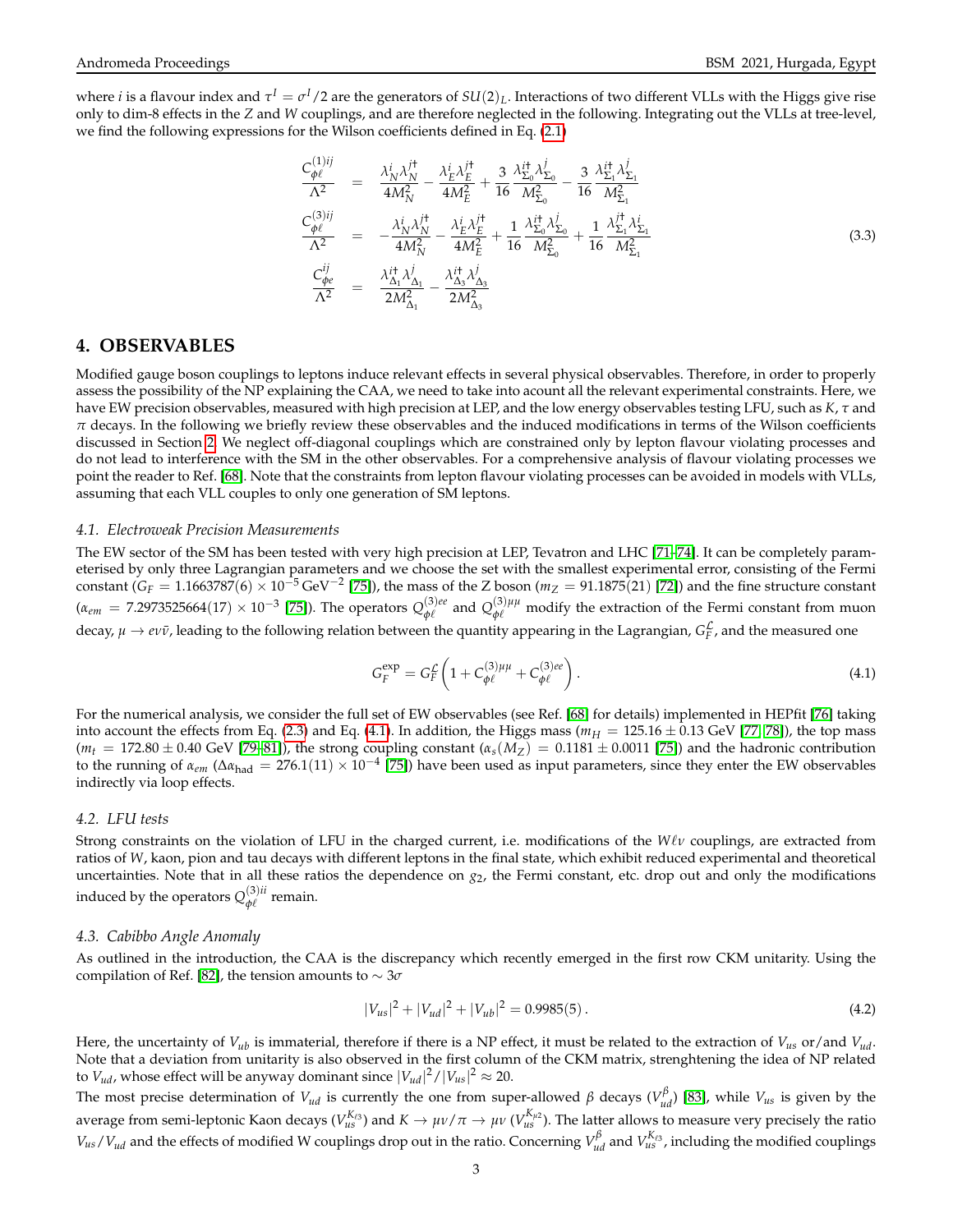

<span id="page-3-2"></span>**FIGURE 1:** Global fit with one generation of the VLL N coupling to electrons and one generation of the VLL  $\Sigma_1$  coupling to muons. The red regions are preffered at the 68%, 95% and 99.7% C.L.

in Eq. [\(2.3\)](#page-1-5) and the indirect effect of *GF*, we find

<span id="page-3-1"></span>
$$
|V_{us}^{K_{\mu3}}| \simeq \left| V_{us}^{\mathcal{L}} \left( 1 - \frac{v^2}{\Lambda^2} C_{\phi\ell}^{(3)ee} \right) \right|, \qquad |V_{ud}^{\beta}| \simeq \left| V_{ud}^{\mathcal{L}} \left( 1 - \frac{v^2}{\Lambda^2} C_{\phi\ell}^{(3) \mu \mu} \right) \right|, \tag{4.3}
$$

where  $V_{us}^{\mathcal{L}}$  and  $V_{ud}^{\mathcal{L}}$  are the elements of the (unitary) CKM matrix appearing in the Lagrangian.

# <span id="page-3-0"></span>**5. RESULTS**

We perform a global analysis of all the observables discussed in Section [4](#page-2-0) within a Bayesian framework, using the publicly available HEPfit package [\[76\]](#page-6-11), whose Markov Chain Monte Carlo determination of posteriors is powered by the Bayesian Analysis Toolkit (BAT) [\[84\]](#page-6-18). With this setup we find an Information Criterion (IC) [\[85\]](#page-6-19) value of  $\simeq$  93 for the SM. In the following we briefly discuss the results obtained and point the interested reader to Ref. [\[68\]](#page-6-4), where details and discussions of the fits can be found.

#### *5.1. Model Independent Analysis*

We start performing a model independent analysis of the effective operators in Eq. [\(2.1\)](#page-1-4). As a first step we assume LFU, supplementing the SM with three additional parameters:  $C^{(3)}_{ab}$  $\overset{(3)}{\phi\ell}$  ,  $C^{(1)}_{\phi\ell}$  $\varphi_\ell^{\left(1\right)}$  and  $C_{\varphi\ell}$ . Interestingly, even under this assumption, including the CAA into the fit has a significant impact. In fact, the 68% C.L. regions for  $C_{\phi\ell}^{(3)}$  $\phi_\ell^{(3)}$  and  $C_{\phi\ell}^{(1)}$  $\phi_{\ell}^{(1)}$ , including Eq. [\(4.3\)](#page-3-1), do not overlap with the 68% C.L. regions for which the CAA is not considered. As already pointed out, this behaviour can be traced back to the fact that beta decays have a sensitivity to modified *Wµν* couplings, which is enhanced by |*Vud*| <sup>2</sup>/|*Vus*| 2 . Next, we allow for LFU violation and consider three different scenarios: the general case with six independent parameters, and two scenarios with three parameters:  $C_{\phi\ell}^{(1)} = -C_{\phi\ell}^{(3)}$  $\phi_\ell^{(3)}$  ,already considered in Ref. [\[23\]](#page-5-3), and  $C_{\phi\ell}^{(3)ii}$  $\phi_{\ell}^{(3)\mu}$  only (we neglect  $C_{\phi_{\ell}}$  which does not have a relevant impact on the fit). We find that all these scenarios give a better fit to data than the SM, testified by the IC values, which are respectively 83, 76 and 88.

#### *5.2. Vector-like Leptons Analysis*

In a second step, using Eq. [\(3.3\)](#page-2-2), we perform a global fit for the patterns of Wilson coefficients given by each representation of VLL. We find that, individually, they can only describe data similarly well as the SM. This can be seen from the obtained IC values of 93, 99, 96, 98, 95 and 92 for N, E,  $\Delta_1$ ,  $\Delta_3$ ,  $\Sigma_0$  and  $\Sigma_1$ , respectively. Therefore, in order to find a minimal model which is able to improve the agreement with data, we allow for more than one VLL representation at the same time. Interestingly, we find that this can be achieved with a singlet *N* coupling only to electrons and a triplet  $\Sigma_1$  coupling only to muons. The results of the corresponding two-dimensional fit are depicted in Fig. [1,](#page-3-2) which shows that NP is preferred by more than 3 *σ* with respect to the SM ( shown by the (0, 0) point of the plane) and exhibits an IC value of 73. Since this combination of VLLs describes experimental data so well, we show the posteriors for the most relevant observables in Table [2.](#page-4-5)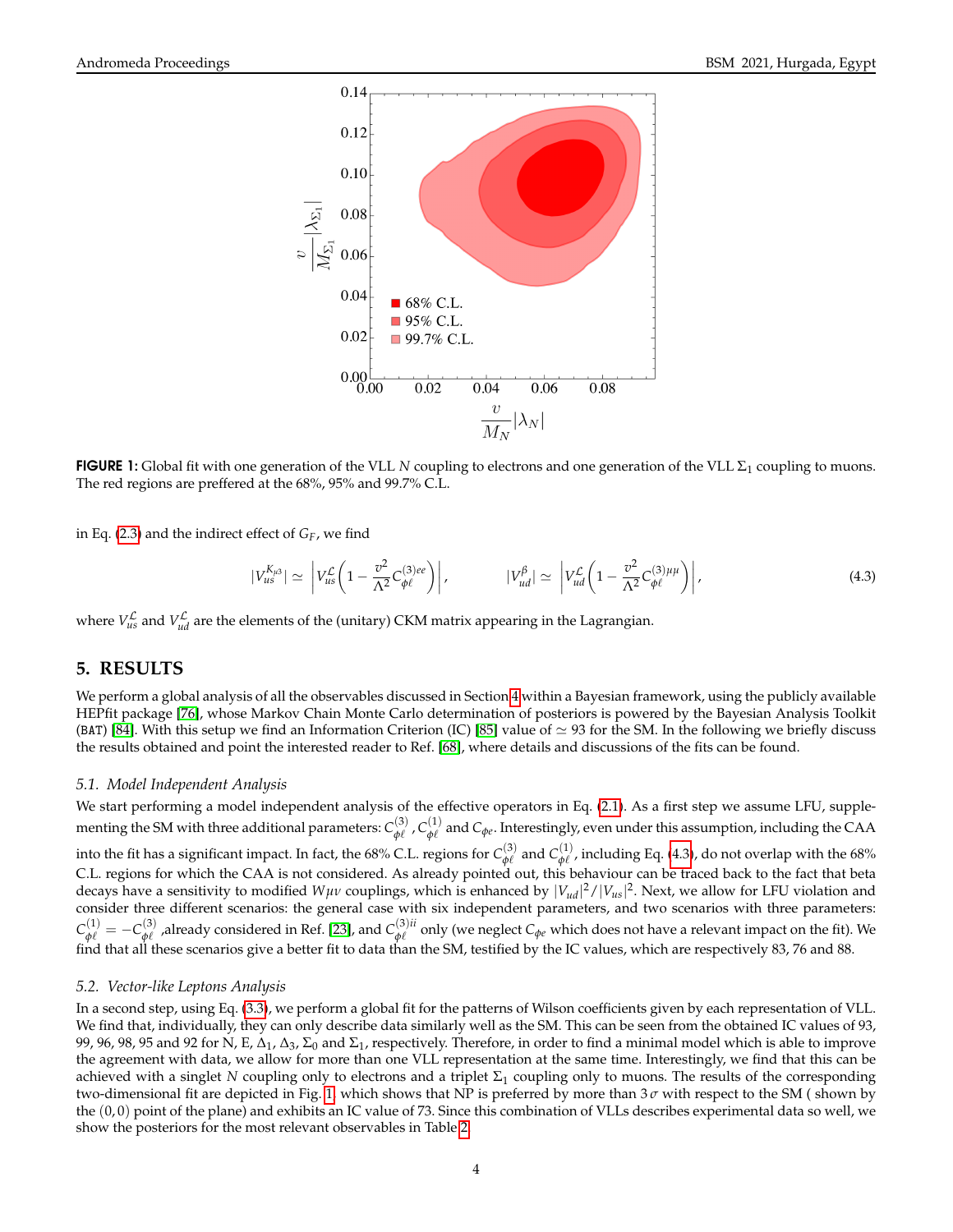| Observable                                                                            | Measurement         | <b>SM Posterior</b> | <b>NP</b> Posterior | Pull    |
|---------------------------------------------------------------------------------------|---------------------|---------------------|---------------------|---------|
| $M_W$ [GeV]                                                                           | 80.379(12)          | 80.363(4)           | 80.369(6)           | 0.56    |
| $R\left[\frac{K\rightarrow \mu\nu}{K\rightarrow e\nu}\right]$                         | $0.9978 \pm 0.0020$ | 1                   | 1.00168(39)         | $-0.80$ |
| $R\left[\frac{\pi\rightarrow\mu\nu}{\pi\rightarrow e\nu}\right]$                      | $1.0010 \pm 0.0009$ | 1                   | 1.00168(39)         | 0.42    |
| $R\left[\frac{\tau\rightarrow \mu\nu\bar{\nu}}{\tau\rightarrow e\nu\bar{\nu}}\right]$ | $1.0018 \pm 0.0014$ | 1                   | 1.00168(39)         | 1.2     |
| $ V_{us}^{K_{\mu3}} $                                                                 | 0.22345(67)         | 0.22573(35)         | 0.22519(39)         | 0.77    |
| $ V_{ud}^{\beta} $                                                                    | 0.97365(15)         | 0.97419(8)          | 0.97378(13)         | 2.52    |
|                                                                                       |                     |                     |                     |         |

<span id="page-4-5"></span>**TABLE 2:** Posteriors for the observables with the largest pulls with respect to the SM, in our model in which *N* mixes with electrons and  $\Sigma_1$  with muons. Here,  $R(Y) = \frac{\mathcal{A}[Y]}{\mathcal{A}[Y]_{SM}}$ , where  $\mathcal A$  is the amplitude, and it is defined in such a way that in the limit without any mixing between the SM and the VLLs, the ratios are unity. Note that  $|V_{us}^{K_{\mu 3}}|$  and  $|V_{ud}^{\beta}|$  are the predictions for these CKM elements as extracted from data assuming SM.

# <span id="page-4-4"></span>**6. CONCLUSION**

The CAA has recently taken its place in a established and coherent pattern of anomalies pointing to lepton flavour universality violation, containing  $b\to s\ell\ell$ ,  $(g-2)_\mu$ ,  $R(D^{(*)})$ , etc. In this work, we assessed how modified gauge boson couplings to leptons can solve the tension in the CAA, satisfying all the constraints from EW precision data and low energy observables testing LFU. Firstly, we perfomed a global fit to the SMEFT operators which directly modify the *W* and *Z* couplings to leptons at the dim-6 level, finding several patterns of Wilson coefficients which are able to solve the CAA and simultaneously improve the EW fit. Then, we considered VLLs as a concrete UV complete extension of the SM since they induce the required coupling modifications at treelevel. We found a very interesting simple model, consisting of a singlet *N* and a triplet  $\Sigma_1$  coupling only with electrons and muons, respectively, which solves the tension in the CAA and strongly improves the global agreement with the data. This result not only supports the idea of interpreting the CAA as a hint of LFU, but provides also an interesting starting point to study correlations with other anomalies by finding combined explanations.

# **References**

- <span id="page-4-0"></span>[1] G. W. Bennett *et al.* [Muon g-2], Phys. Rev. D **73**, 072003 (2006) doi:10.1103/PhysRevD.73.072003 [arXiv:hep-ex/0602035 [hep-ex]].
- [2] B. Abi *et al.* [Muon g-2], "Measurement of the Positive Muon Anomalous Magnetic Moment to 0.46 ppm," Phys. Rev. Lett. **126**, no.14, 141801 (2021) doi:10.1103/PhysRevLett.126.141801 [arXiv:2104.03281 [hep-ex]].
- <span id="page-4-1"></span>[3] T. Aoyama, N. Asmussen, M. Benayoun, J. Bijnens, T. Blum, M. Bruno, I. Caprini, C. M. Carloni Calame, M. Cè and G. Colangelo, et al. Phys. Rept. **887**, 1-166 (2020) doi:10.1016/j.physrep.2020.07.006 [arXiv:2006.04822 [hep-ph]].
- <span id="page-4-2"></span>[4] B. Capdevila, A. Crivellin, S. Descotes-Genon, J. Matias and J. Virto, "Patterns of New Physics in  $b \to s\ell^+\ell^-$  transitions in the light of recent data," JHEP **01**, 093 (2018) doi:10.1007/JHEP01(2018)093 [arXiv:1704.05340 [hep-ph]].
- [5] W. Altmannshofer, P. Stangl and D. M. Straub, "Interpreting Hints for Lepton Flavor Universality Violation," Phys. Rev. D **96**, no.5, 055008 (2017) doi:10.1103/PhysRevD.96.055008 [arXiv:1704.05435 [hep-ph]].
- [6] G. D'Amico, M. Nardecchia, P. Panci, F. Sannino, A. Strumia, R. Torre and A. Urbano, "Flavour anomalies after the *RK*<sup>∗</sup> measurement," JHEP **09**, 010 (2017) doi:10.1007/JHEP09(2017)010 [arXiv:1704.05438 [hep-ph]].
- [7] M. Ciuchini, A. M. Coutinho, M. Fedele, E. Franco, A. Paul, L. Silvestrini and M. Valli, "On Flavourful Easter eggs for New Physics hunger and Lepton Flavour Universality violation," Eur. Phys. J. C **77**, no.10, 688 (2017) doi:10.1140/epjc/s10052-017-5270-2 [arXiv:1704.05447 [hep-ph]].
- [8] G. Hiller and I. Nisandzic, "*R<sup>K</sup>* and *RK*<sup>∗</sup> beyond the standard model," Phys. Rev. D **96**, no.3, 035003 (2017) doi:10.1103/PhysRevD.96.035003 [arXiv:1704.05444 [hep-ph]].
- [9] L. S. Geng, B. Grinstein, S. Jäger, J. Martin Camalich, X. L. Ren and R. X. Shi, "Towards the discovery of new physics with lepton-universality ratios of *b* → *s*`` decays," Phys. Rev. D **96**, no.9, 093006 (2017) doi:10.1103/PhysRevD.96.093006 [arXiv:1704.05446 [hep-ph]].
- [10] T. Hurth, F. Mahmoudi, D. Martinez Santos and S. Neshatpour, "Lepton nonuniversality in exclusive *b*→*s*`` decays," Phys. Rev. D **96**, no.9, 095034 (2017) doi:10.1103/PhysRevD.96.095034 [arXiv:1705.06274 [hep-ph]].
- [11] A. K. Alok, B. Bhattacharya, A. Datta, D. Kumar, J. Kumar and D. London, "New Physics in *b* → *sµ* +*µ* <sup>−</sup> after the Measurement of *RK*<sup>∗</sup> ," Phys. Rev. D **96**, no.9, 095009 (2017) doi:10.1103/PhysRevD.96.095009 [arXiv:1704.07397 [hep-ph]].
- [12] M. Algueró, B. Capdevila, A. Crivellin, S. Descotes-Genon, P. Masjuan, J. Matias, M. Novoa Brunet and J. Virto, "Emerging patterns of New Physics with and without Lepton Flavour Universal contributions," Eur. Phys. J. C **79**, no.8, 714 (2019) doi:10.1140/epjc/s10052-019-7216-3 [arXiv:1903.09578 [hep-ph]].
- [13] J. Aebischer, W. Altmannshofer, D. Guadagnoli, M. Reboud, P. Stangl and D. M. Straub, "*B*-decay discrepancies after Moriond 2019," Eur. Phys. J. C **80**, no.3, 252 (2020) doi:10.1140/epjc/s10052-020-7817-x [arXiv:1903.10434 [hep-ph]].
- [14] M. Ciuchini, A. M. Coutinho, M. Fedele, E. Franco, A. Paul, L. Silvestrini and M. Valli, "New Physics in  $b \to s\ell^+\ell^-$  confronts new data on Lepton Universality," Eur. Phys. J. C **79**, no.8, 719 (2019) doi:10.1140/epjc/s10052-019-7210-9 [arXiv:1903.09632 [hep-ph]].
- <span id="page-4-3"></span>[15] M. Ciuchini, M. Fedele, E. Franco, A. Paul, L. Silvestrini and M. Valli, "Lessons from the *B* 0,<sup>+</sup> → *K* <sup>∗</sup>0,+*µ* +*µ* <sup>−</sup> angular analyses," Phys. Rev. D **103**, no.1, 015030 (2021) doi:10.1103/PhysRevD.103.015030 [arXiv:2011.01212 [hep-ph]].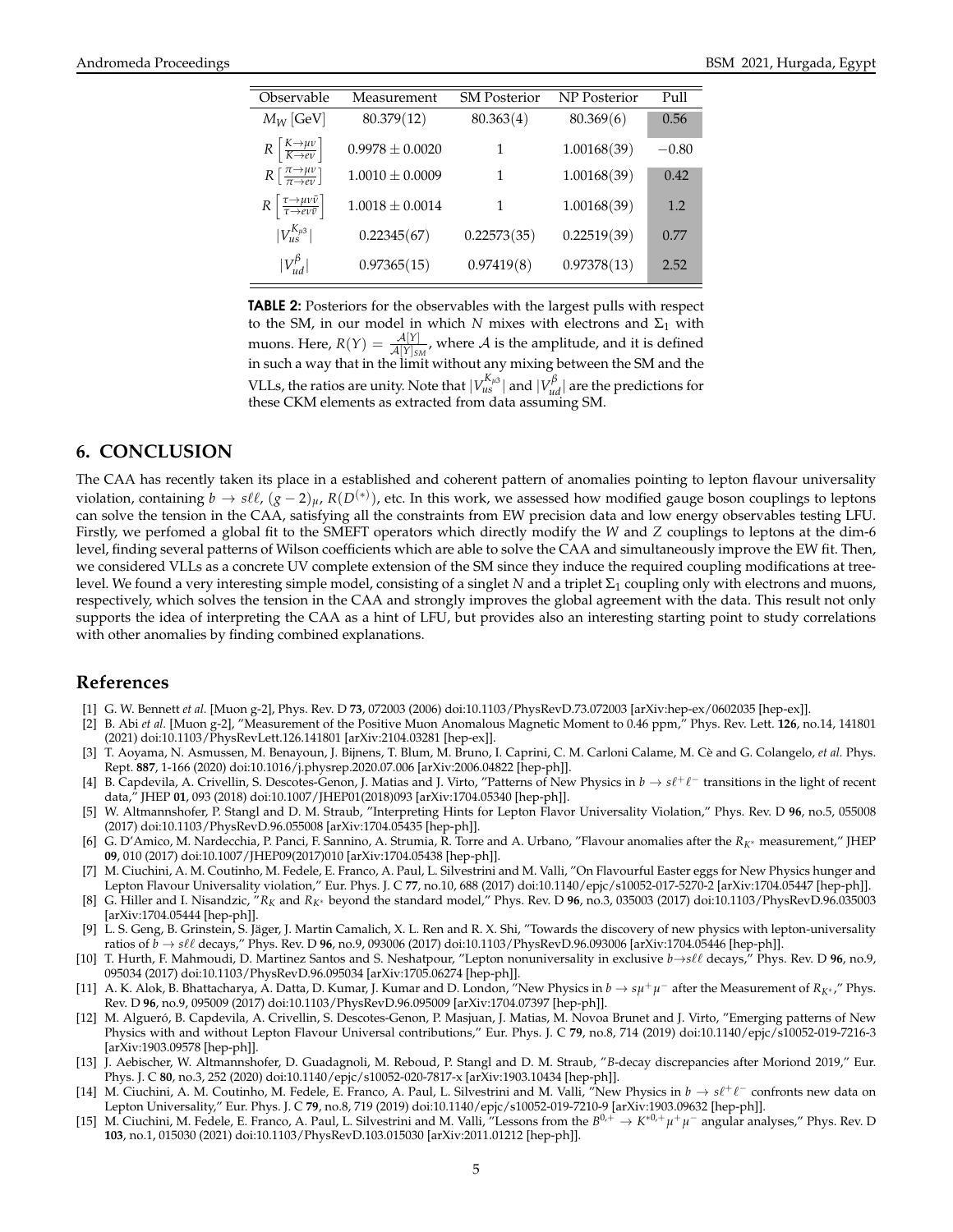- <span id="page-5-0"></span>[16] Y. Amhis *et al.* [HFLAV], "Averages of *b*-hadron, *c*-hadron, and *τ*-lepton properties as of summer 2016," Eur. Phys. J. C **77**, no.12, 895 (2017) doi:10.1140/epjc/s10052-017-5058-4 [arXiv:1612.07233 [hep-ex]].
- [17] C. Murgui, A. Penuelas, M. Jung and A. Pich, "Global fit to ˜ *b* → *cτν* transitions," JHEP **09**, 103 (2019) doi:10.1007/JHEP09(2019)103 [arXiv:1904.09311 [hep-ph]].
- [18] R. X. Shi, L. S. Geng, B. Grinstein, S. Jäger and J. Martin Camalich, "Revisiting the new-physics interpretation of the  $b \rightarrow c\tau v$  data," JHEP 12, 065 (2019) doi:10.1007/JHEP12(2019)065 [arXiv:1905.08498 [hep-ph]].
- [19] M. Blanke, A. Crivellin, T. Kitahara, M. Moscati, U. Nierste and I. Nišandžić, "Addendum to "Impact of polarization observables and *B<sub>c</sub>* → *τν* on new physics explanations of the *b* → *cτν* anomaly"," doi:10.1103/PhysRevD.100.035035 [arXiv:1905.08253 [hep-ph]].
- <span id="page-5-1"></span>[20] S. Kumbhakar, A. K. Alok, D. Kumar and S. U. Sankar, "A global fit to *b* → *cτν*¯ anomalies after Moriond 2019," PoS **EPS-HEP2019**, 272 (2020) doi:10.22323/1.364.0272 [arXiv:1909.02840 [hep-ph]].
- <span id="page-5-2"></span>[21] B. Belfatto, R. Beradze and Z. Berezhiani, "The CKM unitarity problem: A trace of new physics at the TeV scale?," Eur. Phys. J. C **80**, no.2, 149 (2020) doi:10.1140/epjc/s10052-020-7691-6 [arXiv:1906.02714 [hep-ph]].
- [22] Y. Grossman, E. Passemar and S. Schacht, "On the Statistical Treatment of the Cabibbo Angle Anomaly," JHEP **07**, 068 (2020) doi:10.1007/JHEP07(2020)068 [arXiv:1911.07821 [hep-ph]].
- <span id="page-5-3"></span>[23] A. M. Coutinho, A. Crivellin and C. A. Manzari, "Global Fit to Modified Neutrino Couplings and the Cabibbo-Angle Anomaly," Phys. Rev. Lett. **125**, no.7, 071802 (2020) doi:10.1103/PhysRevLett.125.071802 [arXiv:1912.08823 [hep-ph]].
- [24] A. Crivellin and M. Hoferichter, "*β* Decays as Sensitive Probes of Lepton Flavor Universality," Phys. Rev. Lett. **125**, no.11, 111801 (2020) doi:10.1103/PhysRevLett.125.111801 [arXiv:2002.07184 [hep-ph]].
- <span id="page-5-9"></span>[25] C. A. Manzari, A. M. Coutinho and A. Crivellin, "Modified lepton couplings and the Cabibbo-angle anomaly," PoS **LHCP2020**, 242 (2021) doi:10.22323/1.382.0242 [arXiv:2009.03877 [hep-ph]].
- [26] A. Crivellin, M. Hoferichter and C. A. Manzari, "The Fermi constant from muon decay versus electroweak fits and CKM unitarity," [arXiv:2102.02825 [hep-ph]].
- <span id="page-5-4"></span>[27] A. J. Buras, A. Crivellin, F. Kirk, C. A. Manzari and M. Montull, "Global Analysis of Leptophilic Z' Bosons," [arXiv:2104.07680 [hep-ph]].
- [28] A. Crivellin, F. Kirk, C. A. Manzari and L. Panizzi, "Searching for lepton flavor universality violation and collider signals from a singly charged scalar singlet," Phys. Rev. D **103**, no.7, 073002 (2021) doi:10.1103/PhysRevD.103.073002 [arXiv:2012.09845 [hep-ph]].
- <span id="page-5-5"></span>[29] D. Marzocca and S. Trifinopoulos, "A Minimal Explanation of Flavour Anomalies: B-Meson Decays, Muon Magnetic Moment, and the Cabbibo Angle," [arXiv:2104.05730 [hep-ph]].
- <span id="page-5-7"></span>[30] B. Čapdevila, A. Crivellin, C. Â. Manzari and M. Montull, "Explaining  $b\to s\ell^+\ell^-$  and the Cabibbo angle anomaly with a vector triplet," Phys. Rev. D **103**, no.1, 015032 (2021) doi:10.1103/PhysRevD.103.015032 [arXiv:2005.13542 [hep-ph]].
- <span id="page-5-6"></span>[31] A. Crivellin, C. A. Manzari, M. Alguero and J. Matias, "Combined Explanation of the *Z* → *b* ¯*b* Forward-Backward Asymmetry, the Cabibbo Angle Anomaly,  $\tau \to \mu \nu \nu$  and  $b \to s \ell^+ \ell^-$  Data," [arXiv:2010.14504 [hep-ph]].
- <span id="page-5-8"></span>[32] A. Crivellin, C. A. Manzari and M. Montull, "Correlating Non-Resonant Di-Electron Searches at the LHC to the Cabibbo-Angle Anomaly and Lepton Flavour Universality Violation," [arXiv:2103.12003 [hep-ph]].
- <span id="page-5-10"></span>[33] J. L. Hewett and T. G. Rizzo, "Low-Energy Phenomenology of Superstring Inspired E(6) Models," Phys. Rept. **183**, 193 (1989) doi:10.1016/0370- 1573(89)90071-9
- [34] P. Langacker, "Grand Unified Theories and Proton Decay," Phys. Rept. **72**, 185 (1981) doi:10.1016/0370-1573(81)90059-4
- <span id="page-5-11"></span>[35] F. del Aguila and M. J. Bowick, "The Possibility of New Fermions With ∆ I = 0 Mass," Nucl. Phys. B **224**, 107 (1983) doi:10.1016/0550- 3213(83)90316-4
- <span id="page-5-12"></span>[36] I. Antoniadis, "A Possible new dimension at a few TeV," Phys. Lett. B **246**, 377-384 (1990) doi:10.1016/0370-2693(90)90617-F
- [37] N. Arkani-Hamed, S. Dimopoulos and J. March-Russell, "Stabilization of submillimeter dimensions: The New guise of the hierarchy problem," Phys. Rev. D **63**, 064020 (2001) doi:10.1103/PhysRevD.63.064020 [arXiv:hep-th/9809124 [hep-th]].
- [38] C. Csaki, "TASI lectures on extra dimensions and branes," [arXiv:hep-ph/0404096 [hep-ph]].
- [39] N. Arkani-Hamed, A. G. Cohen and H. Georgi, "Electroweak symmetry breaking from dimensional deconstruction," Phys. Lett. B **513**, 232-240 (2001) doi:10.1016/S0370-2693(01)00741-9 [arXiv:hep-ph/0105239 [hep-ph]].
- [40] N. Arkani-Hamed, A. G. Cohen, E. Katz and A. E. Nelson, "The Littlest Higgs," JHEP **07**, 034 (2002) doi:10.1088/1126-6708/2002/07/034 [arXiv:hep-ph/0206021 [hep-ph]].
- [41] M. Perelstein, "Little Higgs models and their phenomenology," Prog. Part. Nucl. Phys. **58**, 247-291 (2007) doi:10.1016/j.ppnp.2006.04.001 [arXiv:hep-ph/0512128 [hep-ph]].
- [42] F. del Aguila, A. Carmona and J. Santiago, "Neutrino Masses from an A4 Symmetry in Holographic Composite Higgs Models," JHEP **08**, 127 (2010) doi:10.1007/JHEP08(2010)127 [arXiv:1001.5151 [hep-ph]].
- <span id="page-5-13"></span>[43] A. Carmona and F. Goertz, "Custodial Leptons and Higgs Decays," JHEP **04**, 163 (2013) doi:10.1007/JHEP04(2013)163 [arXiv:1301.5856 [hepph]].
- <span id="page-5-14"></span>[44] P. Minkowski, "*µ* → *eγ* at a Rate of One Out of 10<sup>9</sup> Muon Decays?," Phys. Lett. B **67**, 421-428 (1977) doi:10.1016/0370-2693(77)90435-X
- <span id="page-5-15"></span>[45] B. W. Lee and R. E. Shrock, "Natural Suppression of Symmetry Violation in Gauge Theories: Muon - Lepton and Electron Lepton Number Nonconservation," Phys. Rev. D **16**, 1444 (1977) doi:10.1103/PhysRevD.16.1444
- <span id="page-5-16"></span>[46] R. Foot, H. Lew, X. G. He and G. C. Joshi, "Seesaw Neutrino Masses Induced by a Triplet of Leptons," Z. Phys. C **44**, 441 (1989) doi:10.1007/BF01415558
- <span id="page-5-17"></span>[47] P. Achard *et al.* [L3], "Search for heavy neutral and charged leptons in *e* +*e* <sup>−</sup> annihilation at LEP," Phys. Lett. B **517**, 75-85 (2001) doi:10.1016/S0370-2693(01)01005-X [arXiv:hep-ex/0107015 [hep-ex]].
- <span id="page-5-18"></span>[48] G. Aad *et al.* [ATLAS], "Search for heavy neutral leptons in decays of *W* bosons produced in 13 TeV *pp* collisions using prompt and displaced signatures with the ATLAS detector," JHEP **10**, 265 (2019) doi:10.1007/JHEP10(2019)265 [arXiv:1905.09787 [hep-ex]].
- <span id="page-5-19"></span>[49] A. M. Sirunyan *et al.* [CMS], "Search for vector-like leptons in multilepton final states in proton-proton collisions at <sup>√</sup> *s* = 13 TeV," Phys. Rev. D **100**, no.5, 052003 (2019) doi:10.1103/PhysRevD.100.052003 [arXiv:1905.10853 [hep-ex]].
- <span id="page-5-20"></span>[50] M. Chala, P. Kozów, M. Ramos and A. Titov, "Effective field theory for vector-like leptons and its collider signals," Phys. Lett. B 809, 135752 (2020) doi:10.1016/j.physletb.2020.135752 [arXiv:2005.09655 [hep-ph]].
- [51] A. Das, S. Mandal and T. Modak, "Testing triplet fermions at the electron-positron and electron-proton colliders using fat jet signatures," Phys. Rev. D **102**, no.3, 033001 (2020) doi:10.1103/PhysRevD.102.033001 [arXiv:2005.02267 [hep-ph]].
- [52] A. Das and S. Mandal, "Bounds on the triplet fermions in type-III seesaw and implications for collider searches," Nucl. Phys. B **966**, 115374 (2021) doi:10.1016/j.nuclphysb.2021.115374 [arXiv:2006.04123 [hep-ph]].
- <span id="page-5-21"></span>[53] A. S. De Jesus, S. Kovalenko, F. S. Queiroz, C. Siqueira and K. Sinha, "Vectorlike leptons and inert scalar triplet: Lepton flavor violation, *g* − 2, and collider searches," Phys. Rev. D **102**, no.3, 035004 (2020) doi:10.1103/PhysRevD.102.035004 [arXiv:2004.01200 [hep-ph]].